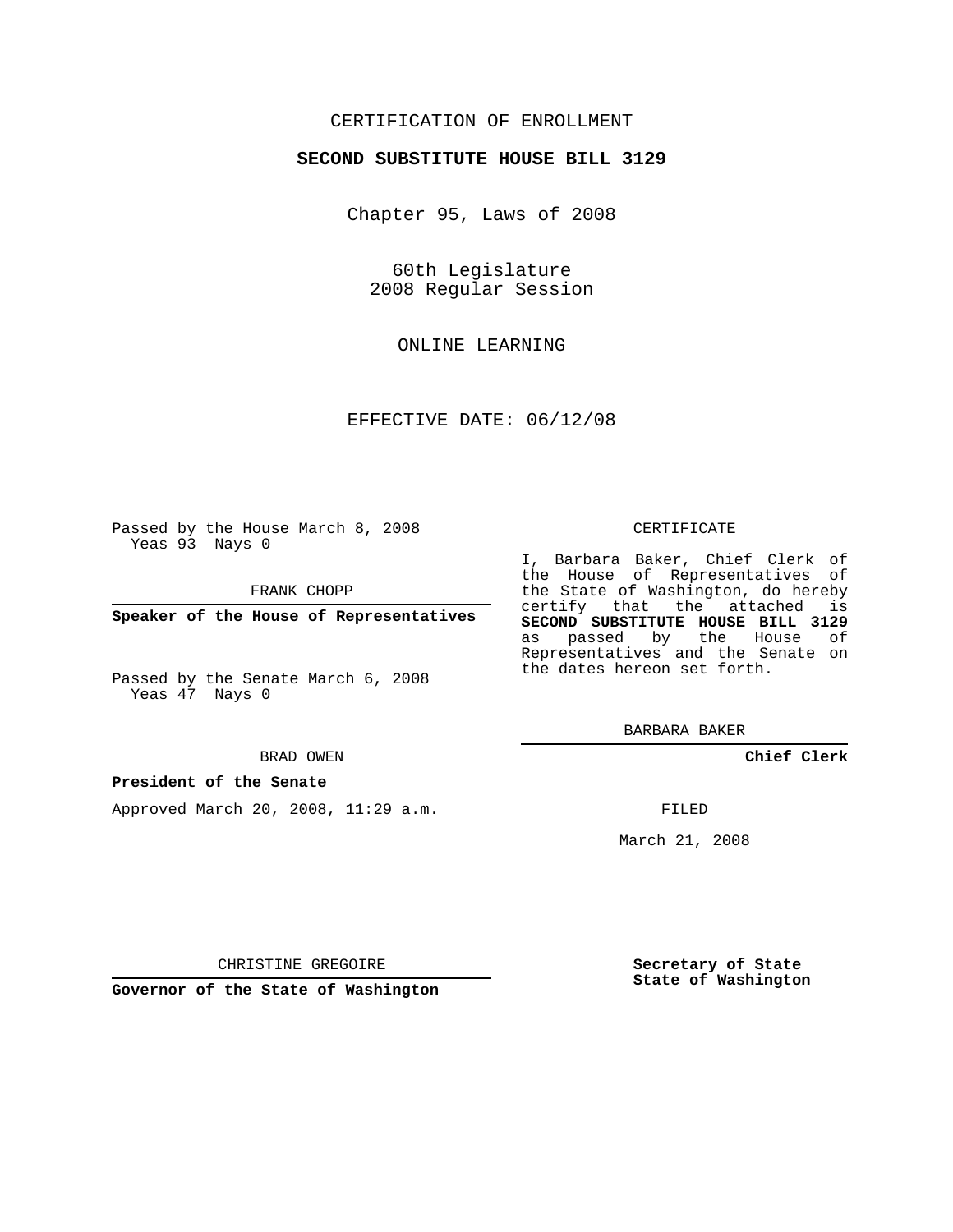# **SECOND SUBSTITUTE HOUSE BILL 3129** \_\_\_\_\_\_\_\_\_\_\_\_\_\_\_\_\_\_\_\_\_\_\_\_\_\_\_\_\_\_\_\_\_\_\_\_\_\_\_\_\_\_\_\_\_

\_\_\_\_\_\_\_\_\_\_\_\_\_\_\_\_\_\_\_\_\_\_\_\_\_\_\_\_\_\_\_\_\_\_\_\_\_\_\_\_\_\_\_\_\_

AS AMENDED BY THE SENATE

Passed Legislature - 2008 Regular Session

## **State of Washington 60th Legislature 2008 Regular Session**

**By** House Appropriations Subcommittee on Education (originally sponsored by Representatives Schmick, Anderson, Quall, Simpson, and Ormsby)

READ FIRST TIME 02/12/08.

 AN ACT Relating to support for online learning for high school students to earn college credit; amending RCW 28A.600.320; adding a new section to chapter 28A.300 RCW; and creating new sections.

BE IT ENACTED BY THE LEGISLATURE OF THE STATE OF WASHINGTON:

 NEW SECTION. **Sec. 1.** The legislature finds that student interest and participation in online learning continues to grow. At the same time, the legislature, business community, and public are encouraging additional programs for high school students to earn college credits. Fortunately for students attending schools in rural areas, the two trends can be combined to provide learning opportunities that are both rigorous and accessible, and in some cases available free to the student. In 2006-07, more than four thousand five hundred students were able to take an online college course through the running start program, which the community and technical college system makes accessible statewide through its WashingtonOnline consortium. A more concerted effort is needed to make schools and students aware of these opportunities.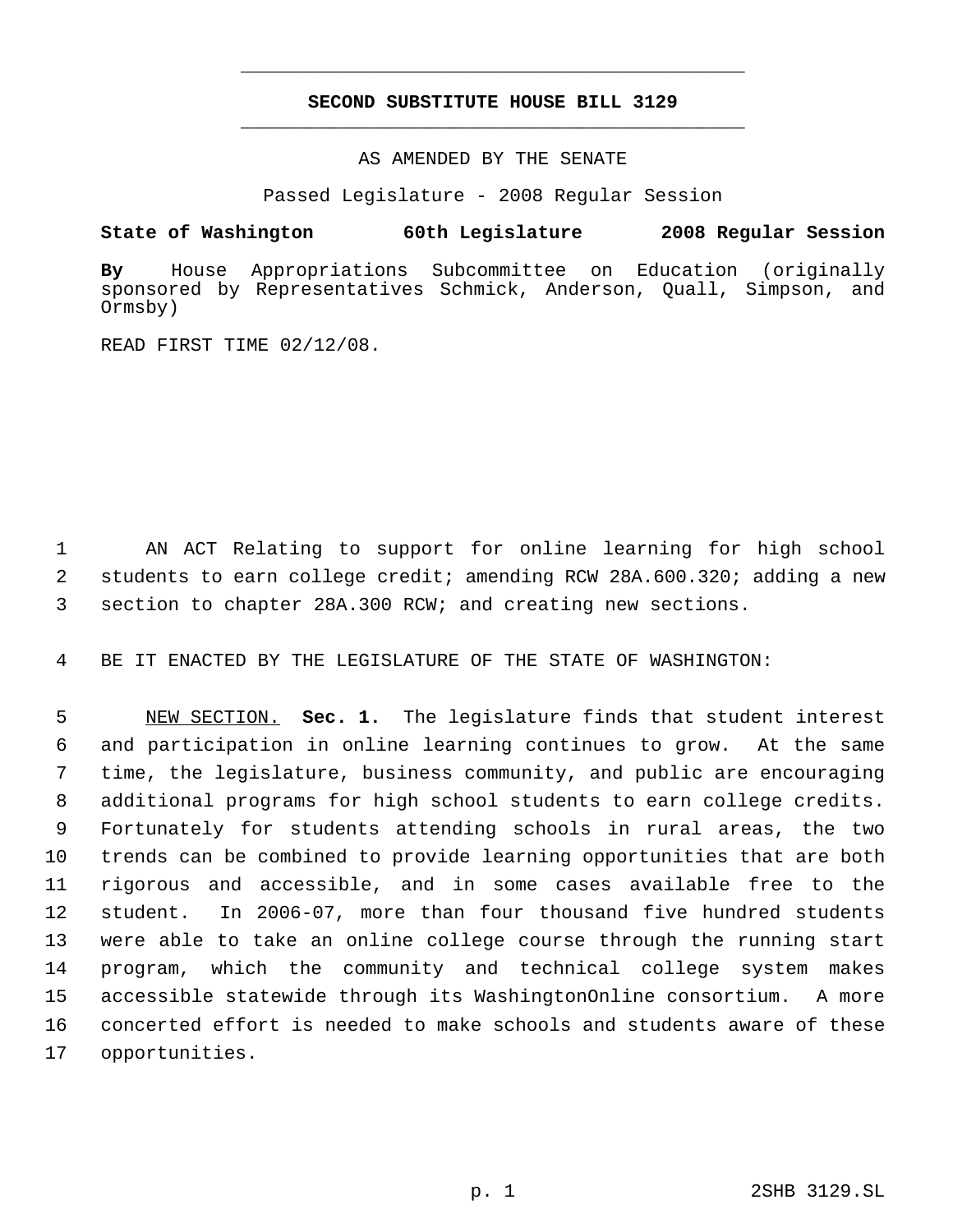NEW SECTION. **Sec. 2.** A new section is added to chapter 28A.300 RCW to read as follows:

 (1) The office of the superintendent of public instruction shall compile information about online learning programs for high school students to earn college credit and place the information on its web site. Examples of information to be compiled and placed on the web site include links to purveyors of online learning programs, comparisons among various types of programs regarding costs or awarding of credit, advantages and disadvantages of online learning programs, and other general assistance and guidance for students, teachers, and counselors in selecting and considering online learning programs. The office shall use the expertise of the digital learning commons and WashingtonOnline to provide assistance and suggest resources.

 (2) High schools shall ensure that teachers and counselors have information about online learning programs for high school students to earn college credit and are able to assist parents and students in accessing the information. High schools shall ensure that parents and students have opportunities to learn about online learning programs under this section.

 (3) For the purposes of this section, online learning programs for high school students to earn college credit include such programs as the running start program under RCW 28A.600.300 through 28A.600.400, advanced placement courses authorized by the college board, the digital learning commons, University of Washington extension, WashingtonOnline, and other programs and providers that meet qualifications under current laws and rules to offer courses that high schools may accept for credit toward graduation requirements or that offer courses generally accepted for credit by public institutions of higher education in Washington.

 **Sec. 3.** RCW 28A.600.320 and 1994 c 205 s 3 are each amended to read as follows:

 A school district shall provide general information about the program to all pupils in grades ten, eleven, and twelve and the parents and guardians of those pupils, including information about the opportunity to enroll in the program through online courses available at community and technical colleges and other state institutions of higher education. To assist the district in planning, a pupil shall